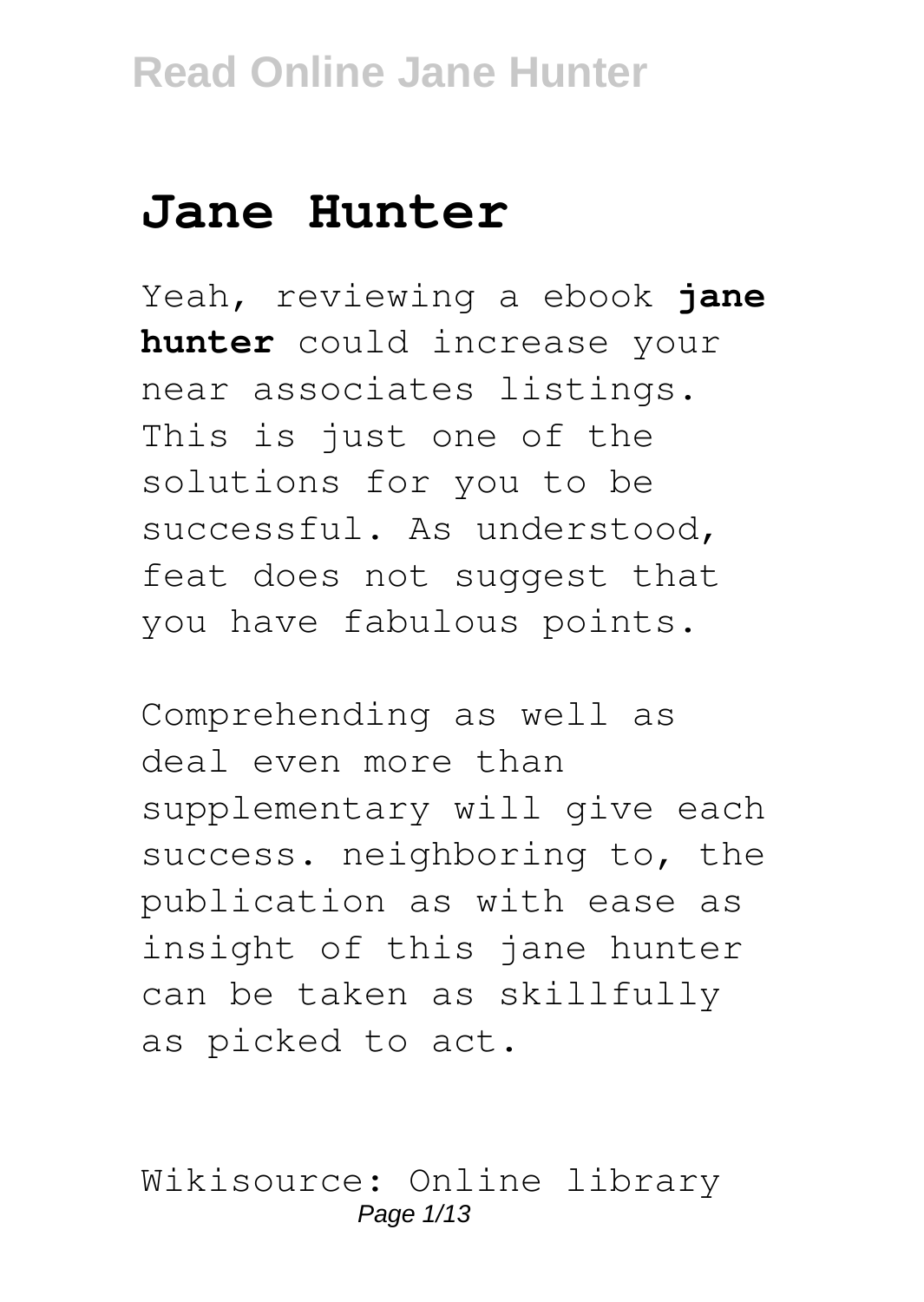of user-submitted and maintained content. While you won't technically find free books on this site, at the time of this writing, over 200,000 pieces of content are available to read.

#### **Jane Hunter**

Contemporary Visual Artist, Jane Hunter. Paisley, Scotland, UK. Textile Work, Maps, Public Art, Corporate and Personal Commissions. Portfolio website 2019

### **E Jane Hunter - Watercolour Artist**

Name: Jane Hunter: Firm: Page 2/13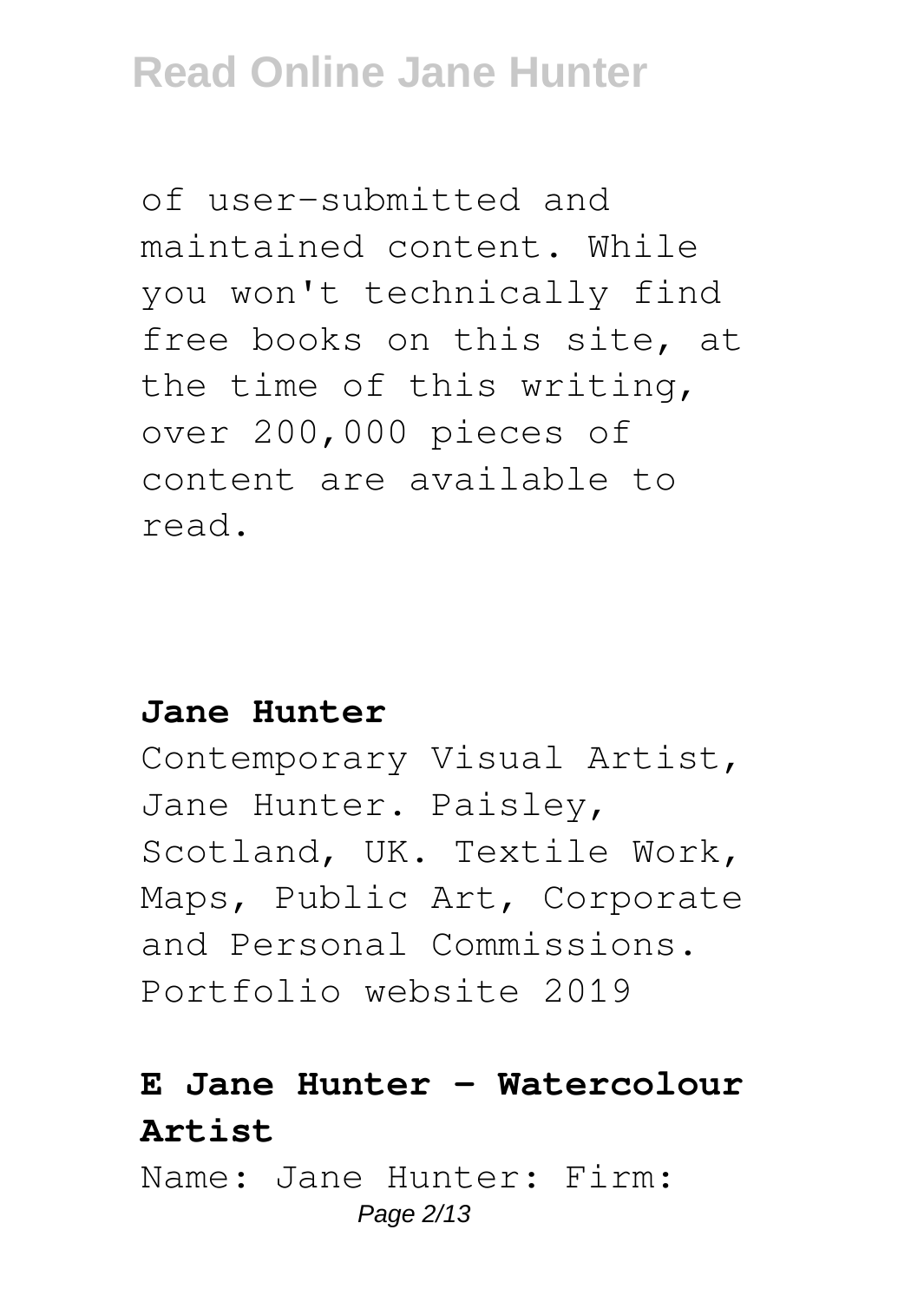```
Jane Hunter: Address: PO Box
77 Thames 3540: Telephone:
07 868 8666: Fax: 07 868
8767: Email:
jane@janehunter.co.nz:
Website: NZLS accredited ...
```
### **Jane Hunter Profiles | Facebook**

Jane Hunter is the Director of the Australian Urban Research Infrastructure Network (AURIN). She has held roles such as the Director of University of Queensland's e-Research Lab and Chair of the Australian Academy of Science's National Committee for Data in Science; Vice-President of the National Executive Committee for Digital Page 3/13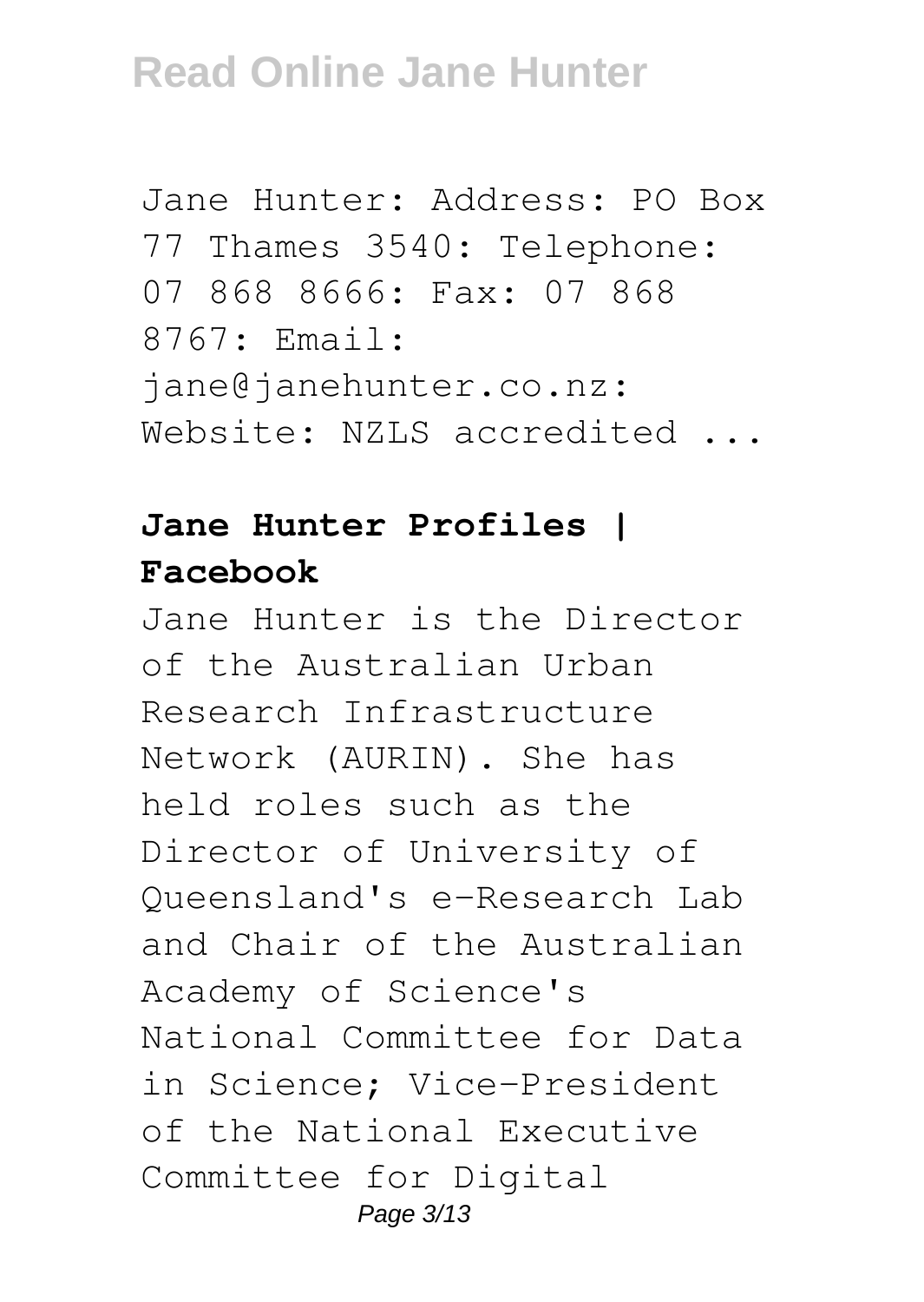Humanities; and Member of Scientific Committee of the ICSU World ...

### **Jane Hunter (scientist) - Wikipedia**

E. Jane Hunter lives in Toronto and attended the Ontario College of Art and Design. In 1980, she was elected a member of The Ontario Society of Artists and became a member of The Canadian Society of Painters in Watercolour in 1995.

### **Jane Hunter - Chief Executive Officer - Tritium Pty Ltd ...**

Find out more about contemporary Scottish Visual Artist, Jane Hunter. Working Page 4/13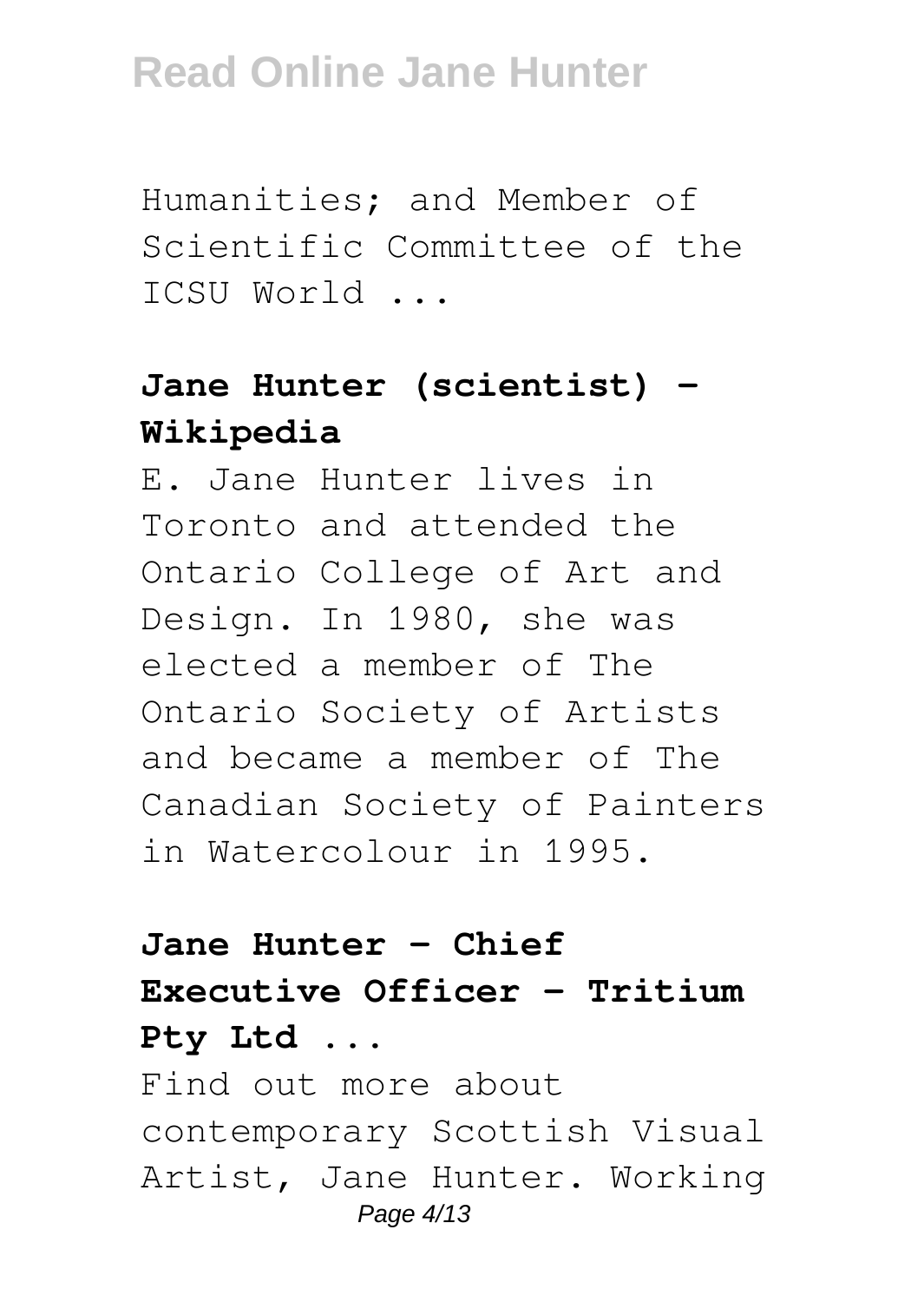from a historic textiles mill in the heart of Paisley, Scotland. Abstracting visual information with a focus on people and place-based artwork.

## **Central Hawke's Bay crash victim Jane Hunter remembered as ...**

Sara Jane Hunter. DIVINE HARMONY creating the sound of love inside. To FEEL LIKE A BLESSING in our world today. Sharing Our Gifts. How can we share the best expression of ourselves every day? Making time for a 'Sound of Love' daily ritual of dance with chanting and poetry has changed my life. Page 5/13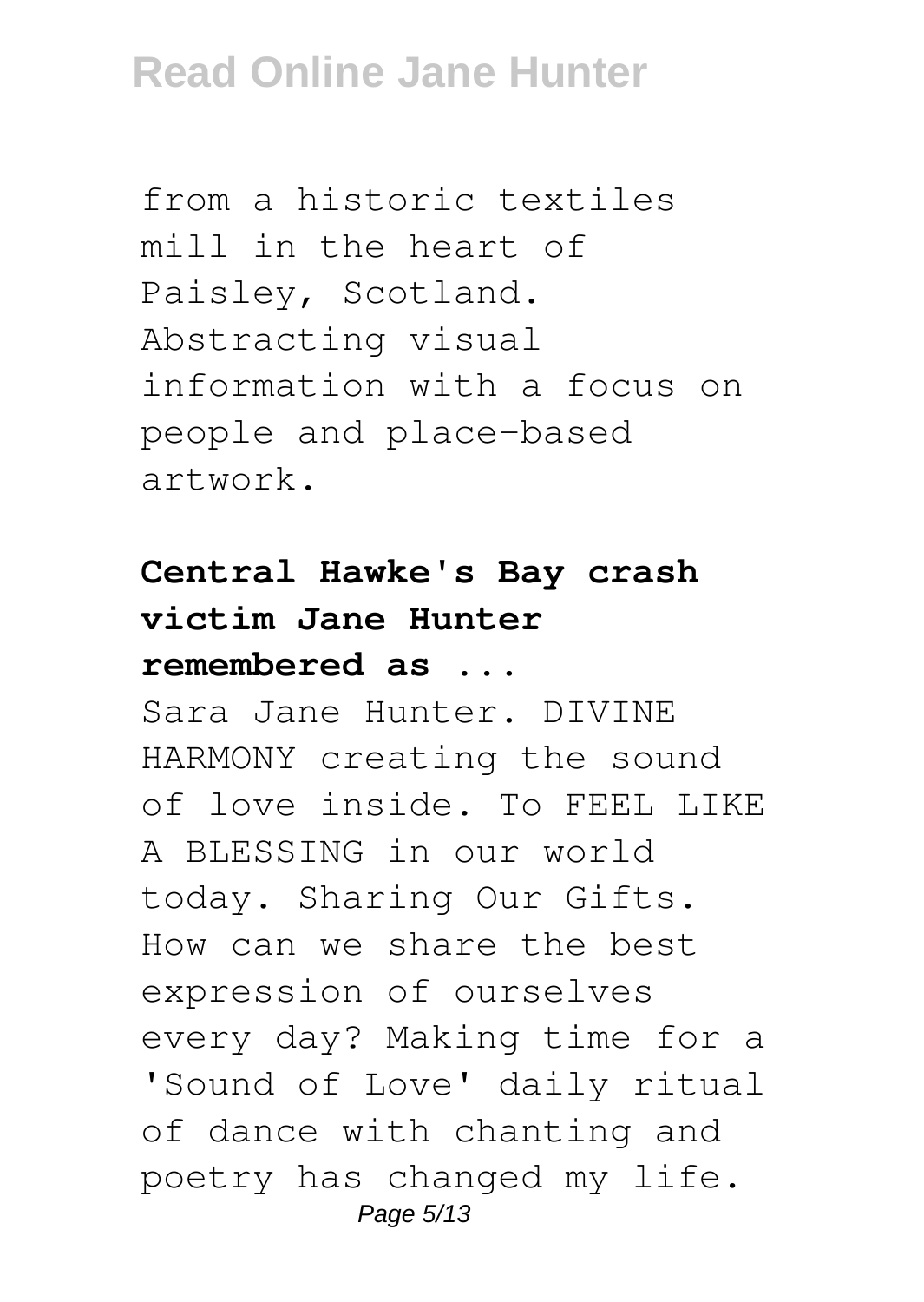#### **Jane Hunter - MLP Law**

View Jane Hunter's profile on LinkedIn, the world's largest professional community. Jane has 4 jobs listed on their profile. See the complete profile on LinkedIn and discover Jane's connections and jobs at similar companies.

### **Hunter's Wines - Marlborough, New Zealand** University Information Security and Privacy © 2020 The Arizona Board of Regents on behalf of The University of Arizona.The University of Arizona.

### **Jane Hunter - Recruitment**

Page 6/13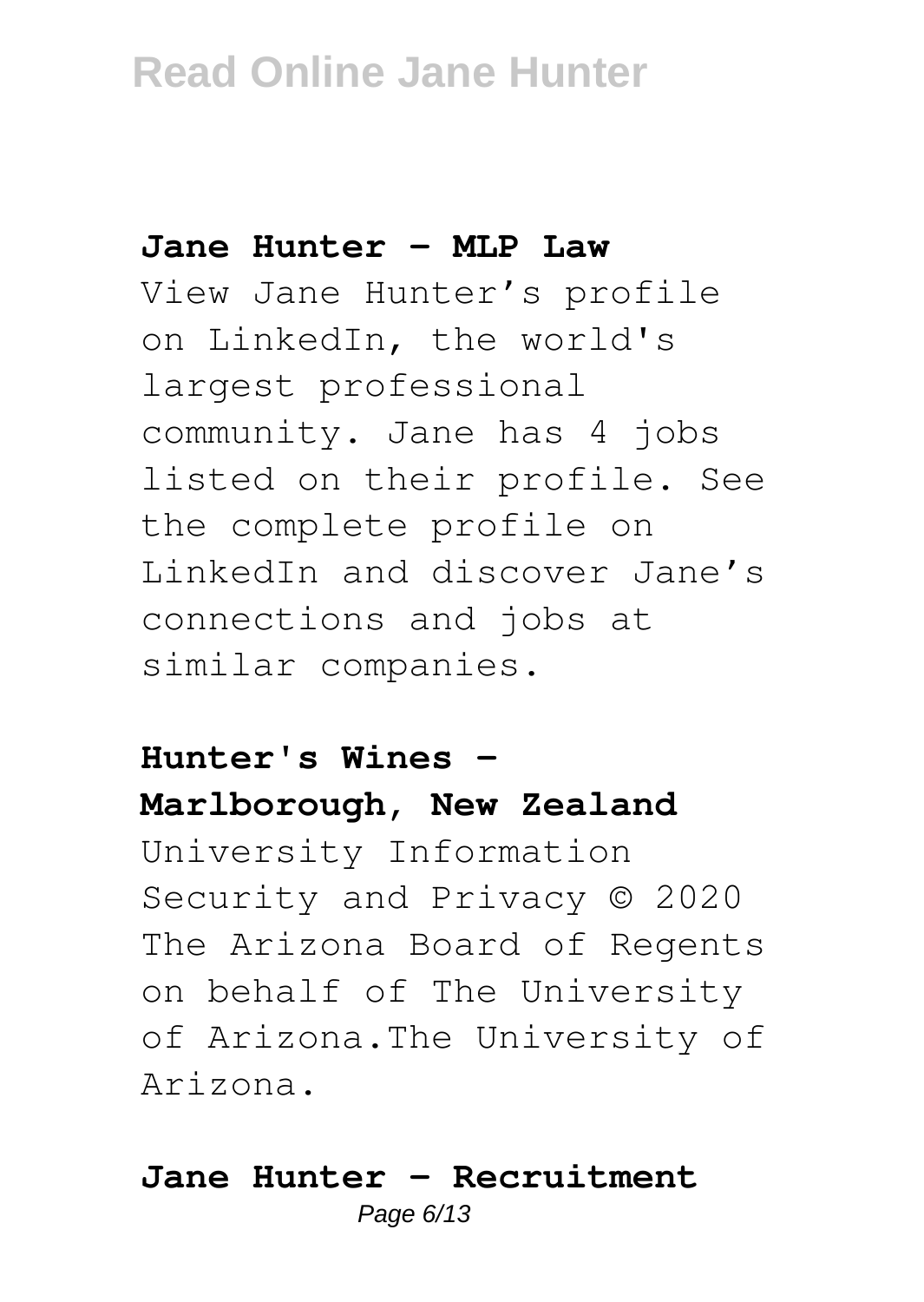### **Manager - Terra Cat | LinkedIn**

Professor Jane Hunter. Professorial Research Fellow Director of the eResearch Lab. School of ITEE Level 7, GP South, Staff House Rd, The University of Queensland QLD, 4072, AUSTRALIA. j.hunter@uq.edu.au

### **Sara Jane Hunter - DIVINE HARMONY Pembrokeshire**

Jane Hunter Partner - Private Client. Number 0161 926 1542. Dept Wills, Trust and Probate More info. Jane is a Private client lawyer who is CTAPS qualified, and a member of the Solicitors for the Elderly.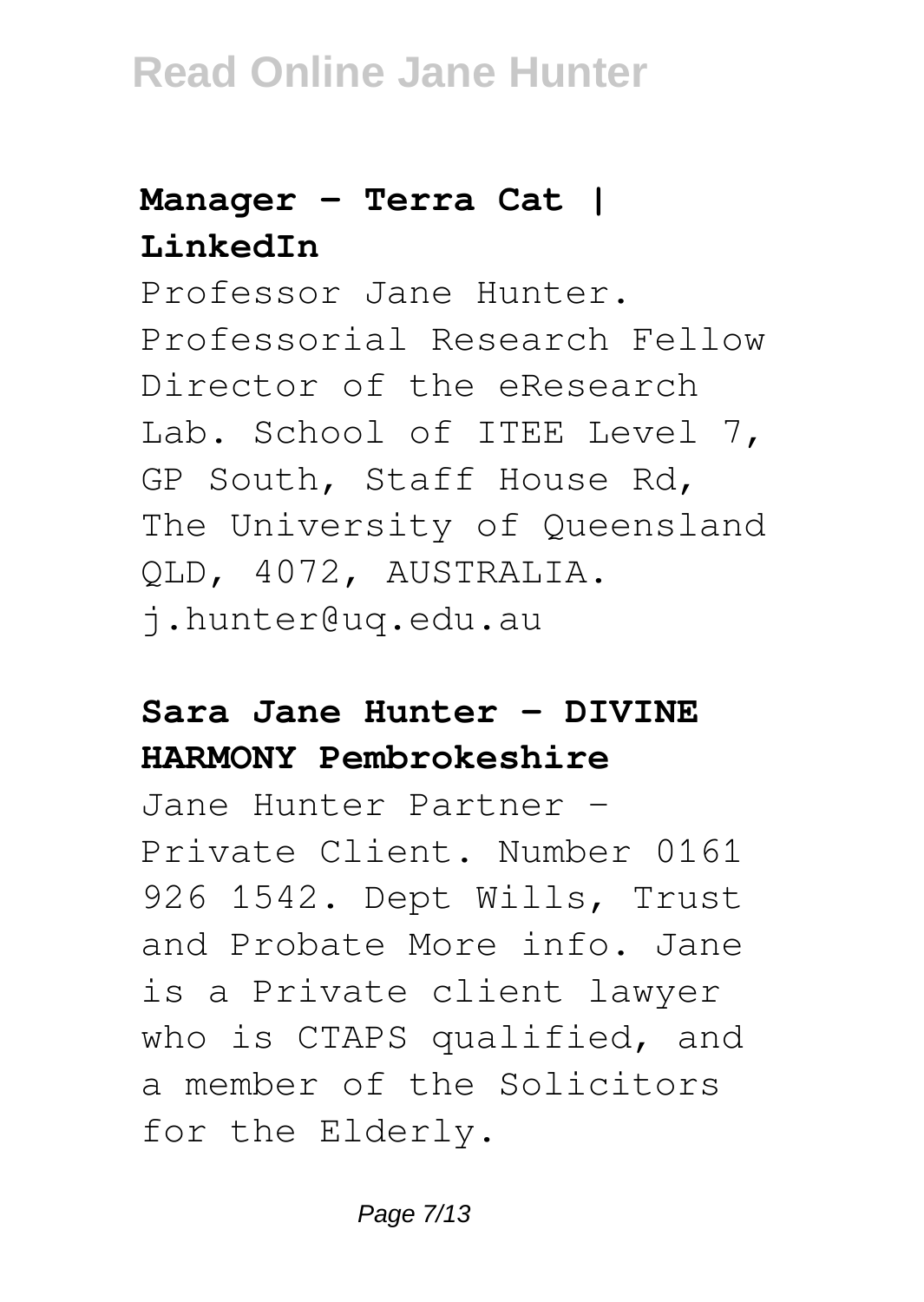## **Jane Hunter Profiles | Facebook**

Jane is an internationally respected vintner and recipient of the prestigious UK Women in Wine Award and has an OBE. Exactly 25 years after taking over managing Hunter's Wines Jane was appointed a Companion of the New Zealand Order of Merit (CNZM) for services to viticulture.

**Jane Edna Hunter - Wikipedia** View the profiles of people named Jane Hunter. Join Facebook to connect with Jane Hunter and others you may know. Facebook gives people the power to...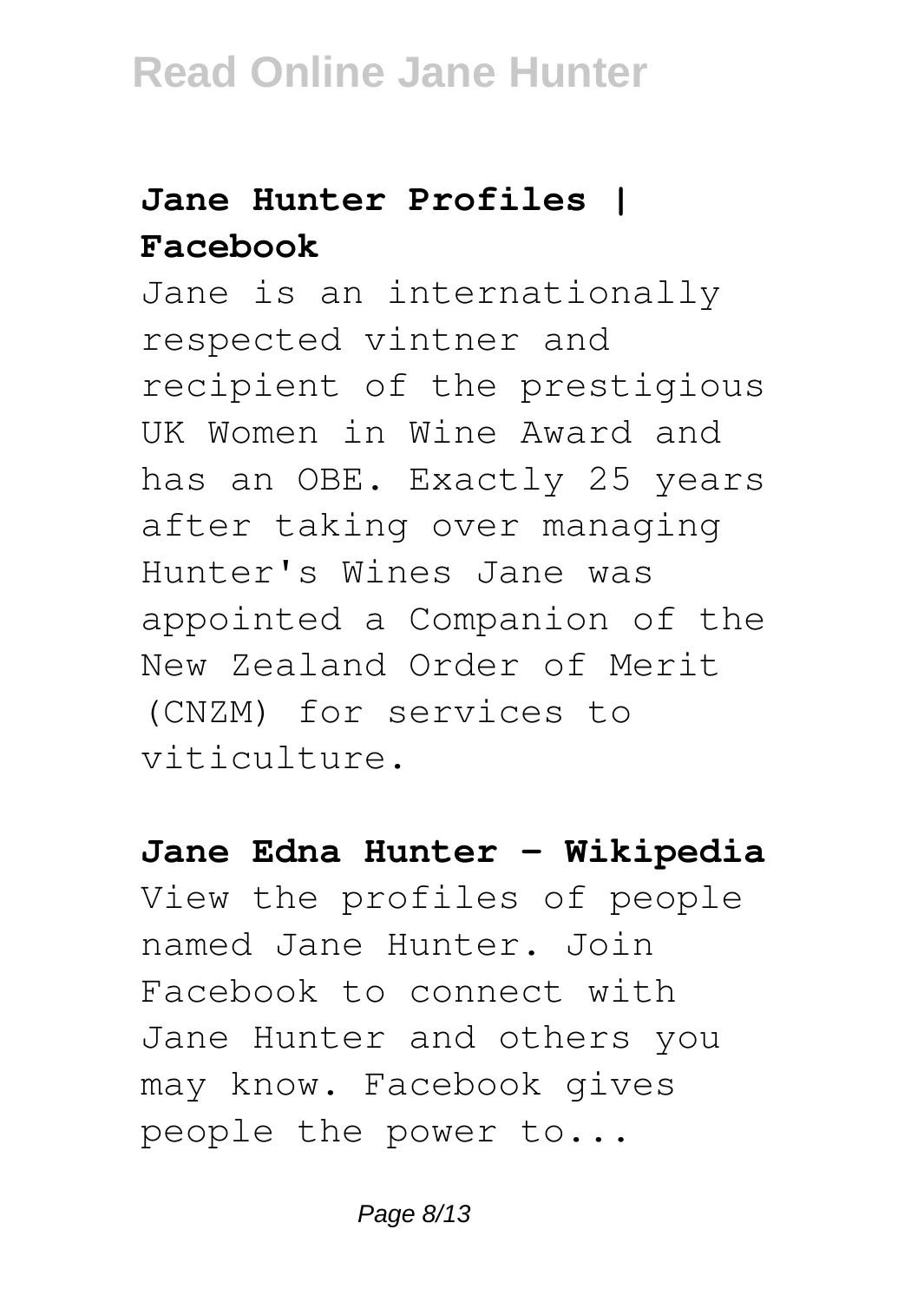### **Information about Jane Hunter - University of Queensland**

View Jane Hunter's profile on LinkedIn, the world's largest professional community. Jane has 10 jobs listed on their profile. See the complete profile on LinkedIn and discover Jane's connections and jobs at similar companies.

### **Jane Hunter | University of Technology Sydney**

Jane Edna Hunter (December 13, 1882 – January 13, 1971), an African-American social worker, was born near Pendleton, South Carolina.In 1911 she established the Working Girls Association in Page 9/13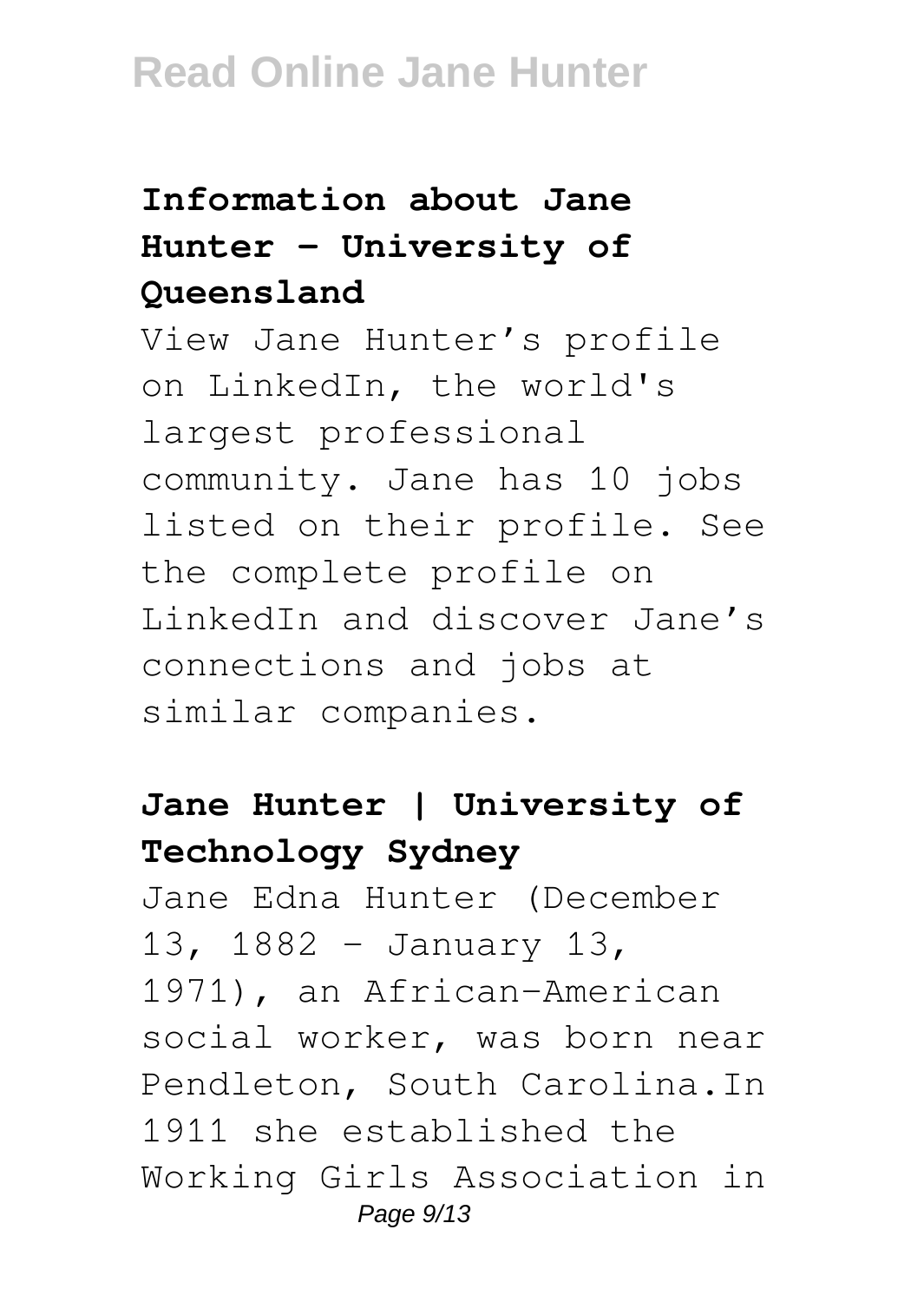Cleveland, Ohio, which later became the Phillis Wheatley Association of Cleveland.

#### **JANE HUNTER**

Dr Jane Hunter is a Senior Lecturer in the School of International Studies and Education conducting postdoctoral research in STEM. Her background is in secondary and primary school teaching, technology enhanced learning and teacher professional learning.

#### **Lawyer details | Family Law**

Providing clarity and confidence to take control of your health through evidence-based lifestyle Page 10/13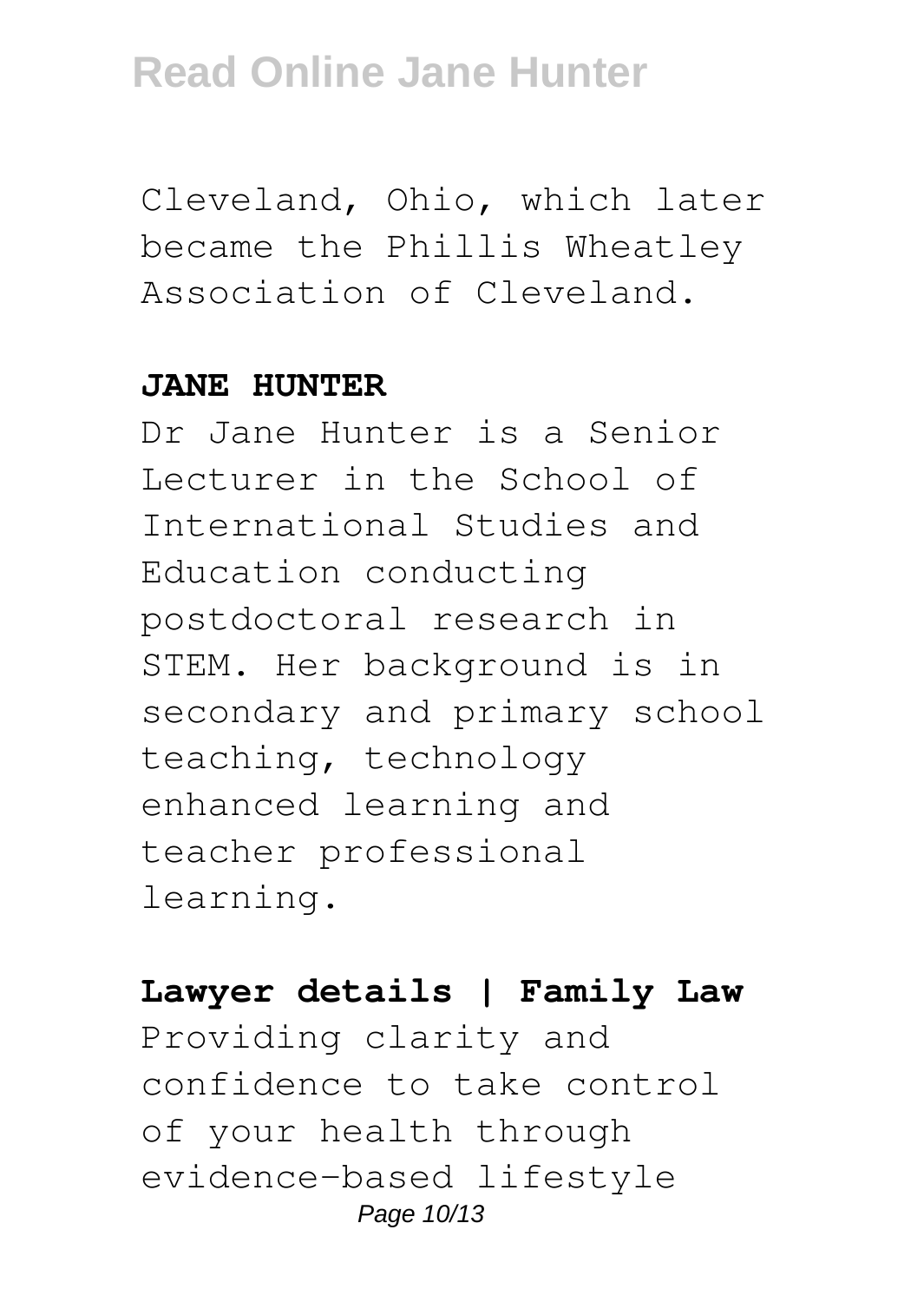medicine. Located in Southbury, CT, get started by scheduling an initial consultation with Dr. Jane Hunter, MD.

#### **About — JANE HUNTER**

A woman who died in a crash in Central Hawke's Bay over Easter weekend was Jane Hunter. Hunter was a well known member of the CHB community and ran a farm in Porangahau with her husband and former ...

### **Jane Hunter, Ph.D., PMP | University of Arizona Strategic ...**

Jane Hunter and I worked together as colleagues at Echo Entertainment Group. We Page 11/13